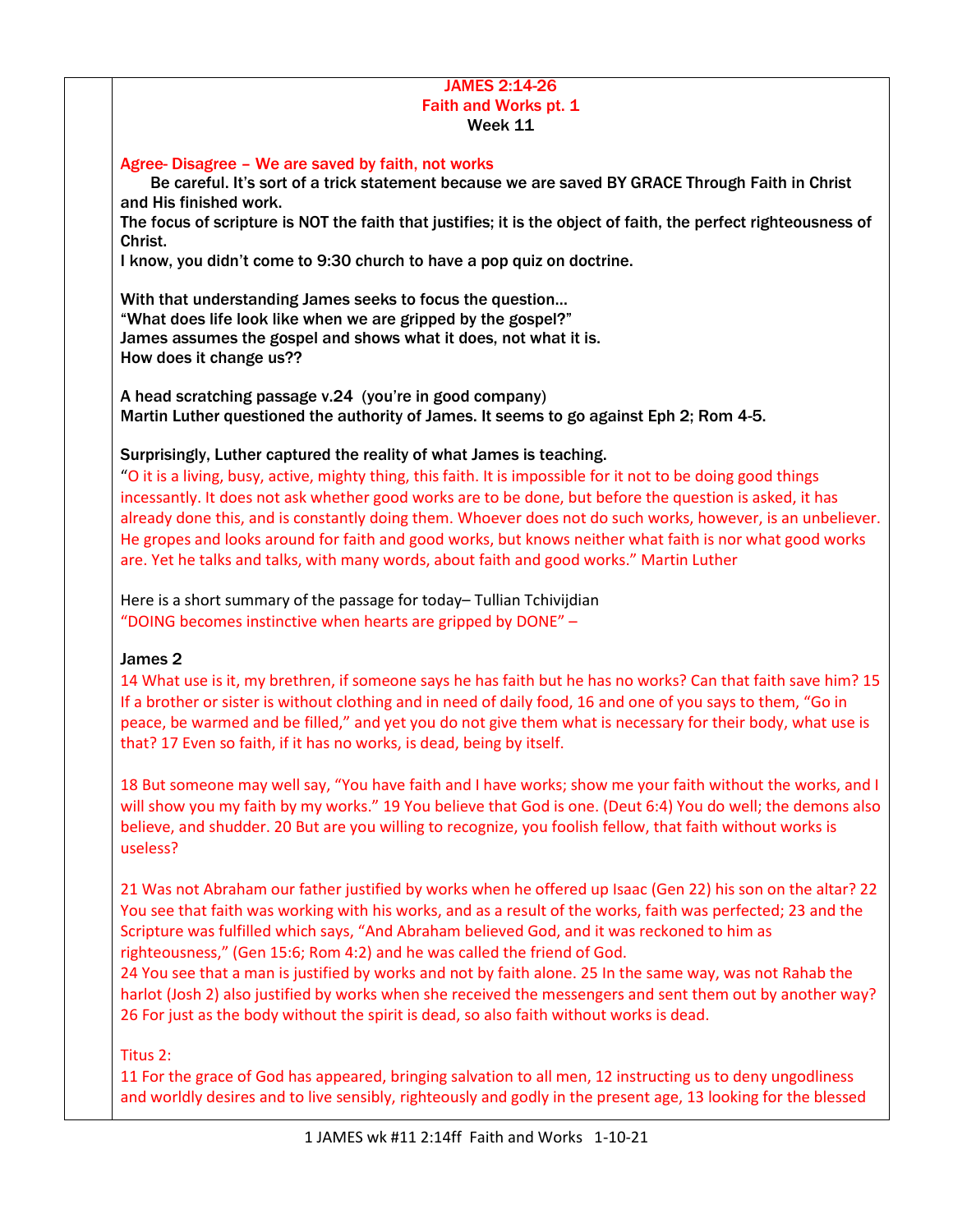hope and the appearing of the glory of our great God and Savior, Christ Jesus, 14 who gave Himself for us to redeem us from every lawless deed, and to purify for Himself a people for His own possession, zealous for good deeds. FYI: THIS IS GOING TO BE A TWO PART SERMON. I was hoping to avoid doing this because it sounds too much like a seminary class but we need to get a baseline theological understanding of the words "faith" and "works". This week, part 1, will be a bit more on the wonky side. There is no better resource than J.I. Packer's little book "Concise Theology" Chapter on Works In the New Testament, faith (believing trust) is crucially important, for it is the means or instrumental cause of salvation. It is by faith that Christians are justified before God (Rom. 3:26; 4:1-5; Gal. 2:16), live their lives (literally "walk," 2 Cor. 5:7), and sustain their hope (Heb. 10:35-12:3). Faith cannot be defined in subjective terms, as a confident and optimistic mind-set, or in passive terms, as acquiescent orthodoxy or confidence in God without commitment to God. Faith is an object-oriented response, shaped by that which is trusted, namely God himself, God's promises, and Jesus Christ, all as set forth in the Scriptures. And faith is a whole-souled response, involving mind, heart, will, and affections. Older Reformed theology analyzed faith as notita ("knowledge," i.e., acquaintance with the content of the gospel), plus assensus ("agreement," i.e., recognition that the gospel is true), plus fiducia ("trust and reliance," i.e., personal dependence on the grace of Father, Son, and Spirit for salvation, with thankful cessation of all attempts to save oneself by establishing one's own righteousness: Rom. 4:5; 10:3). Without fiducia there is no justifying faith, but without notita and assensus there can be no fiducia (Rom. 10:14). 14 How then will they call on Him in whom they have not believed? How will they believe in Him whom they have not heard? And how will they hear without a preacher? … 17 So faith *comes* from hearing, and hearing by the word of Christ. Justification by our works (things we have done) is the heresy of legalism. Justification, as scripture and believers have insisted, is by faith only ("faith apart from observing the law," Rom. 3:28), because it is in Christ and by Christ only, and depends on what he is as distinct from what we are. But if "good works" do not follow from our profession of faith, we are as yet believing only from the head, not from the heart: in other words, justifying faith (fiducia) is not yet ours. When James says that faith without works is dead (i.e., a corpse), he is using the word faith in the limited sense of "knowledge" plus "agreement", which is how those he addresses were using it. When James says that one is justified by what one does, not by faith alone, he means by "justified" "proved genuine; vindicated from the suspicion of being a hypocrite and a fraud." Paul denounces the idea of salvation by dead works; James rejects salvation by dead faith. (Packer) This text shows that Genuine faith is seen by its fruit. James and Paul not facing each other with swords drawn; they stand back to back facing different foes of the gospel – Alexander Ross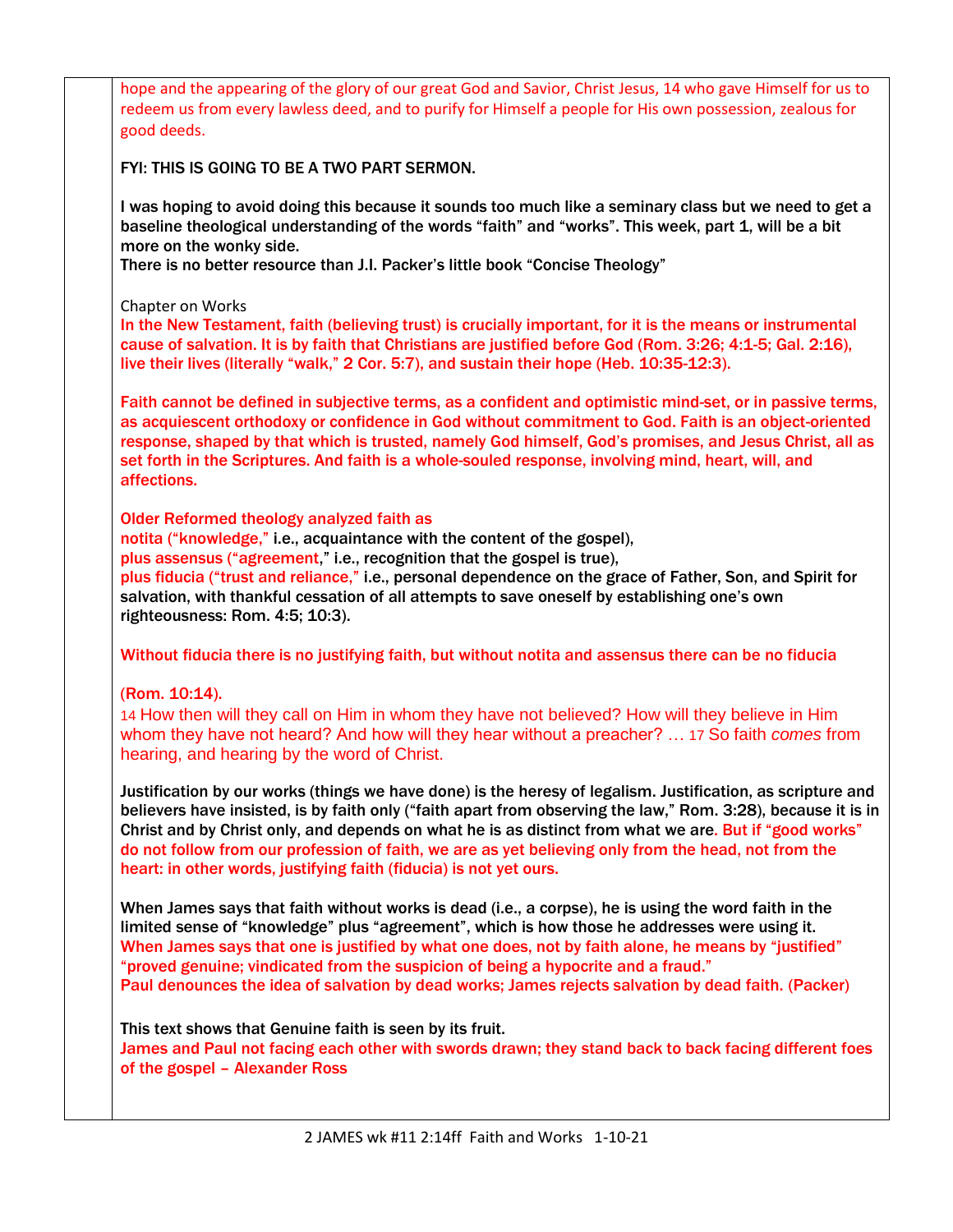Paul denies works as a basis for justification; James insists that works are an evidence of justification. Paul deals with justification by faith alone in terms of our legal standing before God. James deals with justification by works (2:24) in terms of evidence or proof of our faith before men. i.e. "You show me your faith and I'll show you my works." This is a different issue than what Paul is addressing.

Let look at the question, "What are good works?" James uses the term in a very broad way. Wcf ch 16 -one of the most practical chapters

A. Good works are only those works identified as good by God and commanded by Him in His holy word.' They do not include other works, no matter how well-intentioned in design or zealously promoted by men

APPL - We must know God's Word. Look at Christ. His obedience was rooted in the Scripture. He was a man of character, integrity and holiness because he obeyed God's Word. This was not 'goodness' in general, but Biblical goodness flowing from a God-centered heart.

A. We must Distinguish between interpretation and application – Trick or Treat / Harry Potter, movies, dancing, card playing, etc

B. God's Word, when rightly understood, destroys any pretense of our own righteousness and puts an end to shallow practice and obedience and destroys any simple surface view of the Christian life.

C. It is all too easy to assume we're 'obeying God' when we follow man- made rules We're all recovering Pharisees and selective legalists

EX:1997 upon return from France… "Bobbed haired women and men with facial hair are an abomination to God."

My life may be an abomination but it isn't because of facial hair. We have no need to make up rules in order to see our sin, if we are honest about the true nature of God's Law and our indwelling sin.

# WHERE DO GOOD WORKS COME FROM?

A. Believers get the ability to do good works entirely from the Spirit of Christ. WCF 16.3 –

NOT ACTIVISM like the energizer bunny

We are To be Filled with Holy Spirit... Eph 5 Here's my definition...

To be filled with the Spirit is to have the Spirit come and take what Jesus has done and make it the controlling reality of your heart – make it so real that no matter what life throws at you the result is that the fruit of the Holy Spirit is made manifest.

This involves the practice of ABIDING in Christ and letting His Word dwell richly in us.

WCF continues…

.

B. However, believers are not therefore to grow spiritually lazy, waiting for some special guidance from the Spirit before doing anything commanded by God. Rather, they should diligently attempt to identify what good works God has commanded in His word and then try their best to do all of them, praying earnestly and daily for the empowering and enabling of the Holy Spirit, Who lives in them.

NOT PASSIVISM - "Well God hasn't moved me yet, so I don't have to love my wife or respect my husband or put aside that sin, or obey my parents, etc."

C. Those believers who do the best that can be done in obeying God in this life can never do more or even as much as He requires. Indeed, they fall short of much which they are bound to do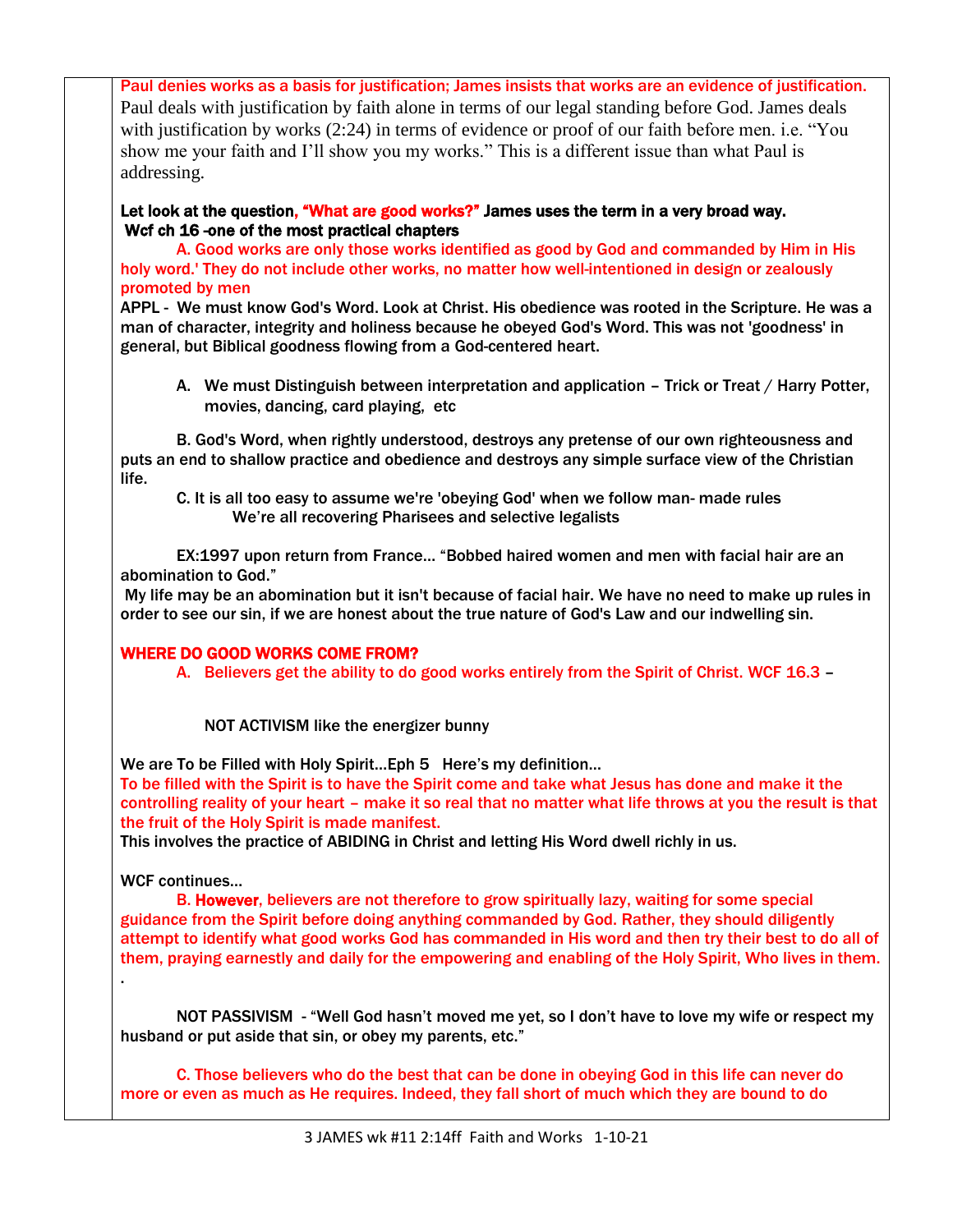| When we've done all we can, we've only done our duty - Luke 17:7-10                                                                                                                                                                                                                                               |
|-------------------------------------------------------------------------------------------------------------------------------------------------------------------------------------------------------------------------------------------------------------------------------------------------------------------|
| THERE IS NO ROOM FOR PRIDE<br>APPL - we have no reason to boast or to think we've gone above and beyond the call of duty.<br>EX: Gerstner: "you've never done your best"                                                                                                                                          |
| To get back on track when we see the deeds of sin, we need to DWJND - repent. True repentance takes<br>us to the cross where we meet Jesus, and change happens by being with Him.                                                                                                                                 |
| <b>WHY ARE GOOD WORKS IMPORTANT?</b>                                                                                                                                                                                                                                                                              |
| A. That the Word not be maligned / dishonored - God's reputation is linked to our behavior. We<br>have a great opportunity to reflect who He is or to distort who He is.                                                                                                                                          |
| We want Christ and His Word to be honored by our lives. Love among the body of Christ is one way that<br>unbelievers will know that we are His disciples.                                                                                                                                                         |
| B. Adorn the doctrine of God our Savior in every respect WCF 16.2- By them believers show<br>their thankfulness, strengthen their assurance of salvation, edify their brothers in the Lord and ADORN<br>the profession of the gospel.                                                                             |
| When we live in such a way that shows that Christ is our treasure, then His name is adorned and<br>glorified.                                                                                                                                                                                                     |
| Our lives will either beautify our profession or uglify our profession.<br>The biblical idea of being salt and light is that our lives would make Christ look attractive to others?                                                                                                                               |
| MATT 5:16 Let your light shine before men in such a way that they may see your good works,<br>and glorify your Father who is in heaven.<br>We want PEOPLE ATTRACTED TO Christ BY BEING WITH US.                                                                                                                   |
| This happens is a unique way when the world sees how we love one another. John 13:34-35<br>A new commandment I give to you, that you love one another, even as I have loved you,<br>that you also love one another. 35 By this all men will know that you are My disciples, if you<br>have love for one another." |
| <b>APPLICATION for interaction with other believers</b>                                                                                                                                                                                                                                                           |
| "No word should leave your mouth, no pen should hit paper, and (no one should hit send) until you<br>realize that the one you are criticizing, when you get to heaven, will be dearer to you than your next of<br>kin. And you are not ready to talk aright until that is palpable to your soul." - John Newton   |
| A cursory reading of James 1-2 shows that a specific area of "good works' is controlling the tongue. That<br>is amplified in James 3.                                                                                                                                                                             |
| As we consider the relationship of faith and works and the impact of good works, I leave you with this<br><b>BE A HUB CAP FOR JESUS - enjoliveur</b>                                                                                                                                                              |
| The only purpose of the Hub Cap is to make the car look good. We can adorn the gospel by Spirit<br>empowered obedience.                                                                                                                                                                                           |
| The ABC's of a Trust Transfer –<br>$\bullet$<br>A - Admit that you can't save yourself and that you need grace – That means there is GOOD<br>٠<br><b>NEWS FOR YOU</b>                                                                                                                                             |
|                                                                                                                                                                                                                                                                                                                   |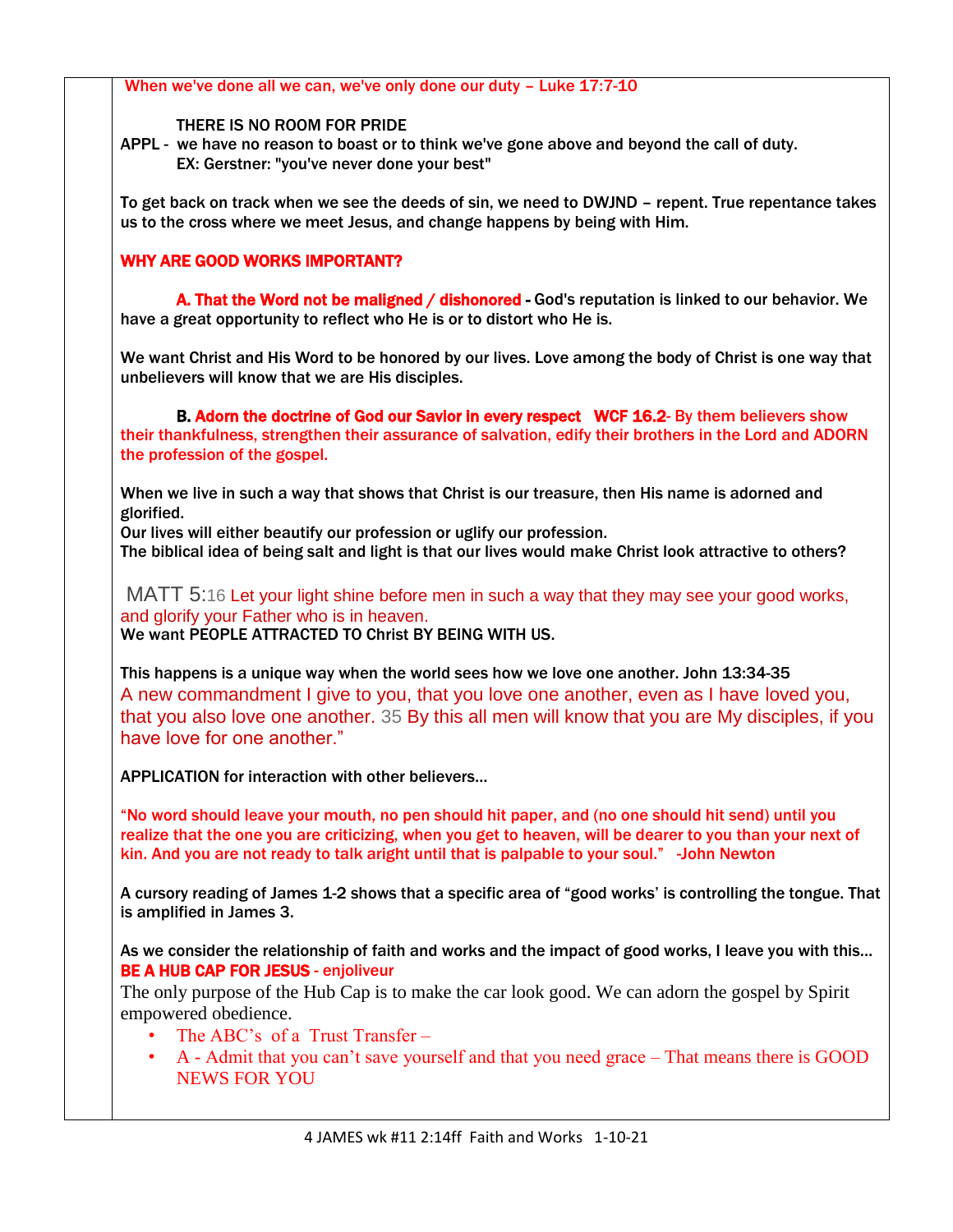| ٠<br>$\bullet$ | heart | B- Believe that Jesus is the only Wisdom and Savior who can forgive your sin and heal your<br>C- Confess to God that you want to trust Jesus as your savior and Lord. |  |  |  |
|----------------|-------|-----------------------------------------------------------------------------------------------------------------------------------------------------------------------|--|--|--|
|                |       | Come to the Table where our faith is strengthened as we feed on Christ.                                                                                               |  |  |  |
|                |       |                                                                                                                                                                       |  |  |  |
|                |       |                                                                                                                                                                       |  |  |  |
|                |       |                                                                                                                                                                       |  |  |  |
|                |       |                                                                                                                                                                       |  |  |  |
|                |       |                                                                                                                                                                       |  |  |  |
|                |       |                                                                                                                                                                       |  |  |  |
|                |       |                                                                                                                                                                       |  |  |  |
|                |       |                                                                                                                                                                       |  |  |  |
|                |       |                                                                                                                                                                       |  |  |  |
|                |       |                                                                                                                                                                       |  |  |  |
|                |       |                                                                                                                                                                       |  |  |  |
|                |       |                                                                                                                                                                       |  |  |  |
|                |       |                                                                                                                                                                       |  |  |  |
|                |       |                                                                                                                                                                       |  |  |  |
|                |       |                                                                                                                                                                       |  |  |  |
|                |       |                                                                                                                                                                       |  |  |  |
|                |       |                                                                                                                                                                       |  |  |  |
|                |       |                                                                                                                                                                       |  |  |  |
|                |       |                                                                                                                                                                       |  |  |  |
|                |       |                                                                                                                                                                       |  |  |  |
|                |       |                                                                                                                                                                       |  |  |  |
|                |       |                                                                                                                                                                       |  |  |  |
|                |       |                                                                                                                                                                       |  |  |  |
|                |       |                                                                                                                                                                       |  |  |  |
|                |       |                                                                                                                                                                       |  |  |  |
|                |       |                                                                                                                                                                       |  |  |  |
|                |       |                                                                                                                                                                       |  |  |  |
|                |       |                                                                                                                                                                       |  |  |  |
|                |       |                                                                                                                                                                       |  |  |  |
|                |       |                                                                                                                                                                       |  |  |  |